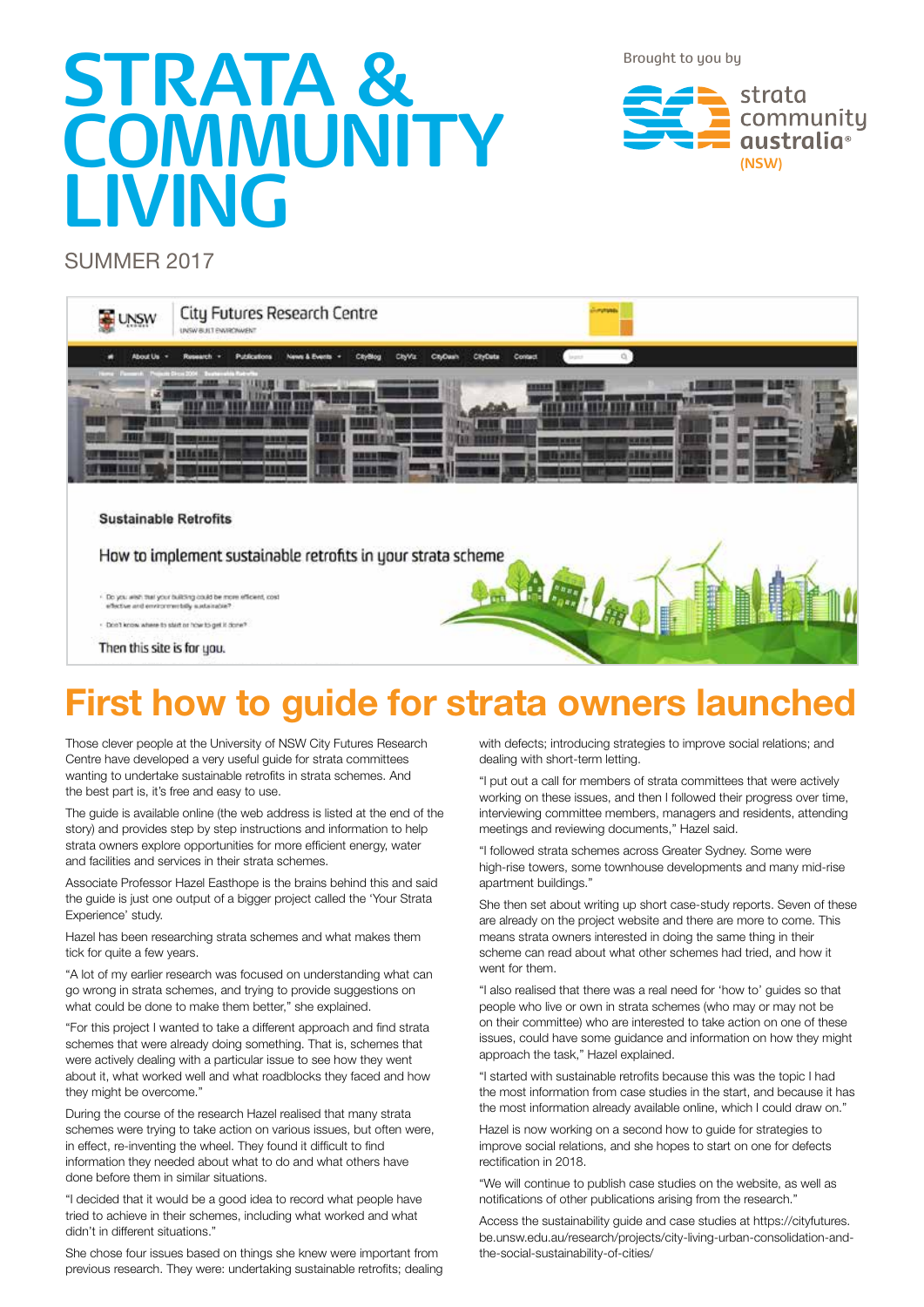

## **2017 wrapped up**

For Strata Community Australia (NSW) 2017 was most certainly the year of change. SCA (NSW) General Manager, Rachel Lynn takes us through what's been happening as the new strata laws, which had been years in the planning, took effect from late 2016. Most of the year was spent on training and education but with some fun on the side for SCA (NSW) members – strata managers, services and owners alike.

"When I look back 2017 is in my mind one of those years where we went from one thing to the next delivering education, events, advocacy and information to our members," Rachel Lynn, General Manager said.

"In fact, the Acting Commissioner for Fair Trading, Andrew Gavrielatos in his opening address at the Annual Convention in October singled out SCA (NSW) as an example of a member association delivering benchmark member services, education and accreditation, collaborative government engagement and considered to be a professional partner organisation.'

"It was crazy busy but just enough crazy for us. The team rolled up its sleeves and we got on with it."

Training and education sessions focussing on the new strata laws were essential at the beginning of the year. From mid-2016, SCA (NSW) worked with NSW Fair Trading on developing and undertaking road shows up and down the NSW coast and within the Sydney metropolitan area, educating strata managers and strata owners on the new laws and their effects.

"This was a successful collaboration and we are pleased with the relationship we have developed with NSW Fair Trading.

SCA (NSW) also looked at new and evolving technologies and how they might provide SCA (NSW) with new marketing opportunities. The NSW Business Chamber assisted us with developing a digital marketing strategy, including a redesign of the website homepage, which has a translator function and is mobile device friendly. **1** 

Alongside the changes were some new innovations, something that SCA (NSW) continues to pursue.

> If your toddler-vehicle clogs up your apartment, DreamBaby has the perfect solution - the StrollAway®. The rack mounts easily over the top of flat, room or cupboard doors taking strollers, prams and pushers (up to 22.5kg) to new heights and out of the way of everyday living. Available at www.dreambaby.com.au at just \$39.95.

"Our Strata Owners Day in March was a huge success. Clearly the decision to hold a separate event and devote it entirely to strata owners and their needs was the right one. Next year we are moving it to the Swissotel in the city, close to Town Hall station to make it easier for owners to attend," Rachel explained.

"Please save the date, 24 March, and look on our website for more details. SCA (NSW) members will receive alerts. If you're not a member, then why not consider joining?"

"Membership is open to all strata owners and details of how to join are on our website. We would like to welcome new members for 2018 and there are many benefits available including education, social opportunities and the chance to enter our annual awards.

> We all could do with a little more space, yet we simply can't move walls or add a stunning view when it simply is not there. Well, almost. Mr Wallpaper has come up with permanent and semi-permanent solutions for apartments that can bring stunning views to viewless living rooms and add perceived space to even the smallest of rooms or tight hallway.

"None of this would be possible without the hard work and dedication of the SCA (NSW) Secretariat team. We're now looking forward to a little break for the holiday season before we get back into the swing of things for 2018."

Rachel Lynn General Manager SCA (NSW)

#### Prams and Strollers

#### Hot Summer

Limited ventilation and the lack of air-conditioning means many of you will have fans in just about every corner, but there is a better way to battle the heat. Cosy Comfort, a portable air-conditioner is not only transferable from room to room, but at just 300 watt consumption keeps operational costs low. The small 17kg unit simply plugs in (no hoses required) and can quickly create cooler temperatures in your apartment. Best yet, you can move it from the living to the bedroom at leisure. No banging holes in walls or dealing with the strata committee. Ideal, if you are renting. RRP from \$649 from www.closecomfort.com.au

#### Ambience

Thanks to the folks at Fat Shack Vintage the stark lighting issue without the need for an electrician has been solved. The DYI Batten Pendant has a simple connecter that plugs straight into a standard light bulb fitting giving you an immediate drapery for your choice of low-glow or lighting shade adding both character and ambience usually not obtained from a central ceiling light. Different models available, starting from just \$40 available from www.fatshackvintage.com.au

#### Space and Outlook

Custom printed wallpaper – be it of the city view you wish you had, a nature outlook, unique designs or abstract art can be custom printed for you and installed or come as a DYI kit. These can give the appearance of opulent space and expansiveness to even the smallest of rooms -bathroom, hallway or tiny bedroom. Best of all, they are also easily removed making this the ideal solution for tenants.

And, with some clever designs and the use of mirrors, it is an effective way to give the feeling of space and add that stunning view that was simply missing. www.mrwallpaper.com.au

'I love my apartment lifestyle' can be heard being said by many of you who live the strata life, be it in a townhouse, flat or up in a high-rise. Yet beyond all the up-sides and joys of living in one of these, there are some common challenges many of us face – space, heating/cooling, decor. So, we thought we would do some research and see what cool solutions were out in the market place that are suitable for apartment living.

#### WHEN I LOOK BACK 2017 IS IN MY MIND ONE OF THOSE YEARS WHERE WE WENT FROM ONE THING TO THE NEXT DELIVERING EDUCATION, EVENTS, ADVOCACY AND INFORMATION TO OUR MEMBERS **"**

DreamBaby

Close Comfort





# **Cool apartment stuff**

*The products featured in this article are in no way associated with, or endorsed by, Strata Community Australia (NSW). They are featured merely as items which are innovative and may be of interest to people living in apartments.*